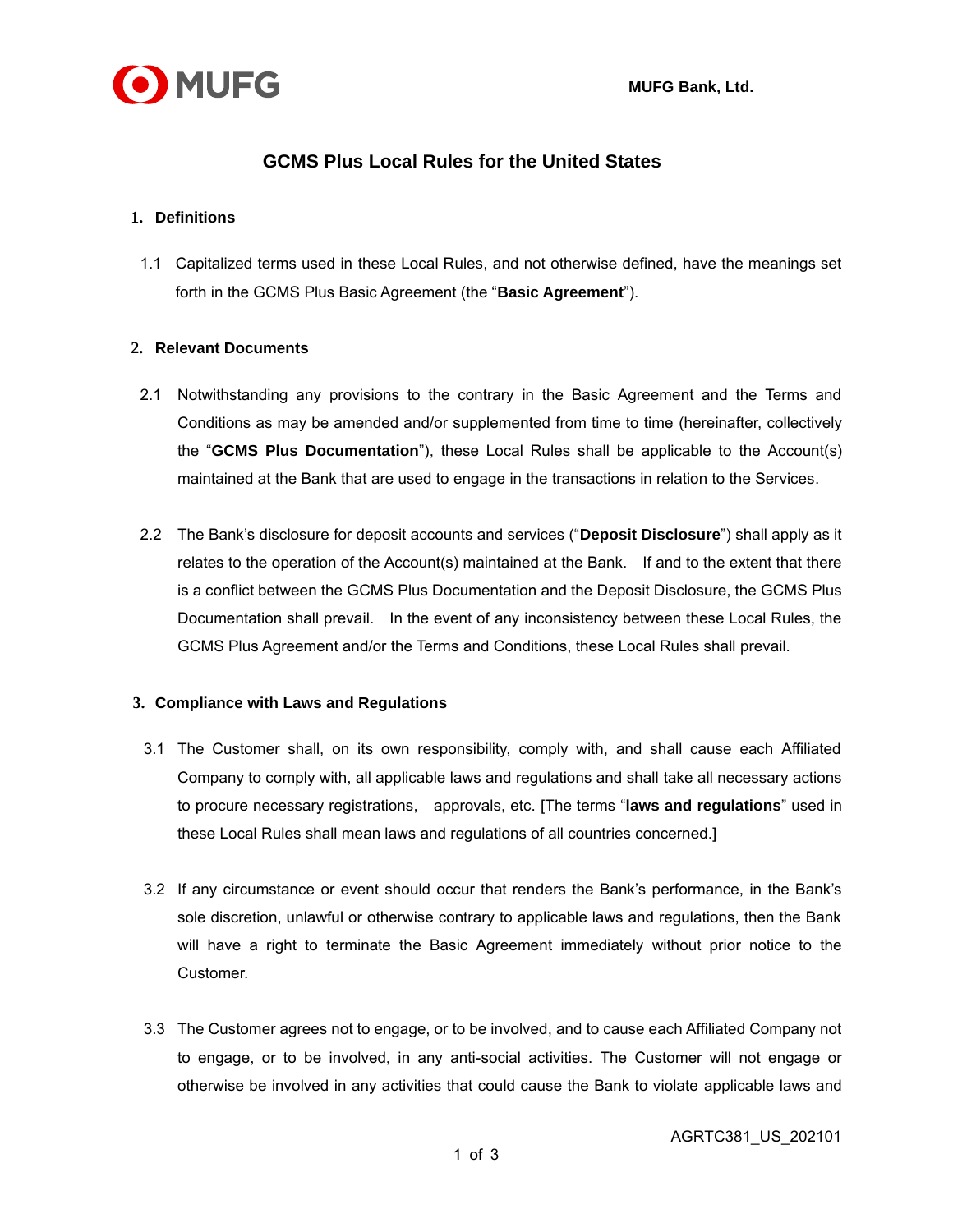regulations; the Customer shall ensure that each Affiliated Company also will not engage or otherwise be involved in any activities that could cause the Bank to violate applicable laws and regulations.

- 3.4 The Bank strictly prohibits the use of any Account to conduct transactions that are related, directly or indirectly, to unlawful Internet gambling. The term "**unlawful Internet gambling**," as used in this section, shall have the meaning set forth in Title 12 Section 233.2(bb) of the Code of Federal Regulations. The Customer agrees to not conduct any transaction through the Account(s) that directly or indirectly involves or is related to unlawful Internet gambling, including the acceptance or receipt of any funds or deposits in connection therewith.
- 3.5 The Customer agrees it will not employ the Services in any manner whatsoever that violates, causes the Bank to violate, or is otherwise contrary to any economic and financial sanctions, or other embargoes and trade controls (collectively, "**Sanctions**"), including Sanctions implemented, imposed, and enforced by the United States Department of the Treasury's Office of Foreign Assets Control ("**OFAC**"). The Customer hereby represents that neither it nor any Affiliated Company is a target of Sanctions, such that the Bank or any of its affiliates would be prohibited by Sanctions from doing business with the Customer or the Affiliated Company (such targets hereinafter referred to as "**Sanctions Targets**").
- 3.6 The Customer shall not utilize the Services while located in a country or territory targeted by comprehensive, country-wide or territory-wide Sanctions (such countries or territories hereinafter referred to as "**Sanctioned Countries**"). The Customer shall not make the Services available, directly or indirectly, to any Sanctions Target. Any attempt to access the Services from a Sanctioned Country or to make the Services available to any Sanctions Target will be a breach of the Basic Agreement by the Customer, and the Bank will be entitled to all rights and remedies resulting from such breach, and could potentially subject the Customer to penalties by U.S. authorities.
- 3.7 The Customer agrees it will not, nor will it allow any Affiliated Company to, employ the Services in any manner whatsoever that violates, causes the Bank to violate, or is otherwise contrary to, any laws or regulations concerning bribery or corruption (such laws and regulations hereinafter referred to as "**Anti-Corruption Laws**") or money laundering and terrorist financing (such laws and regulations hereinafter referred to as "**Anti-Money Laundering Laws**").